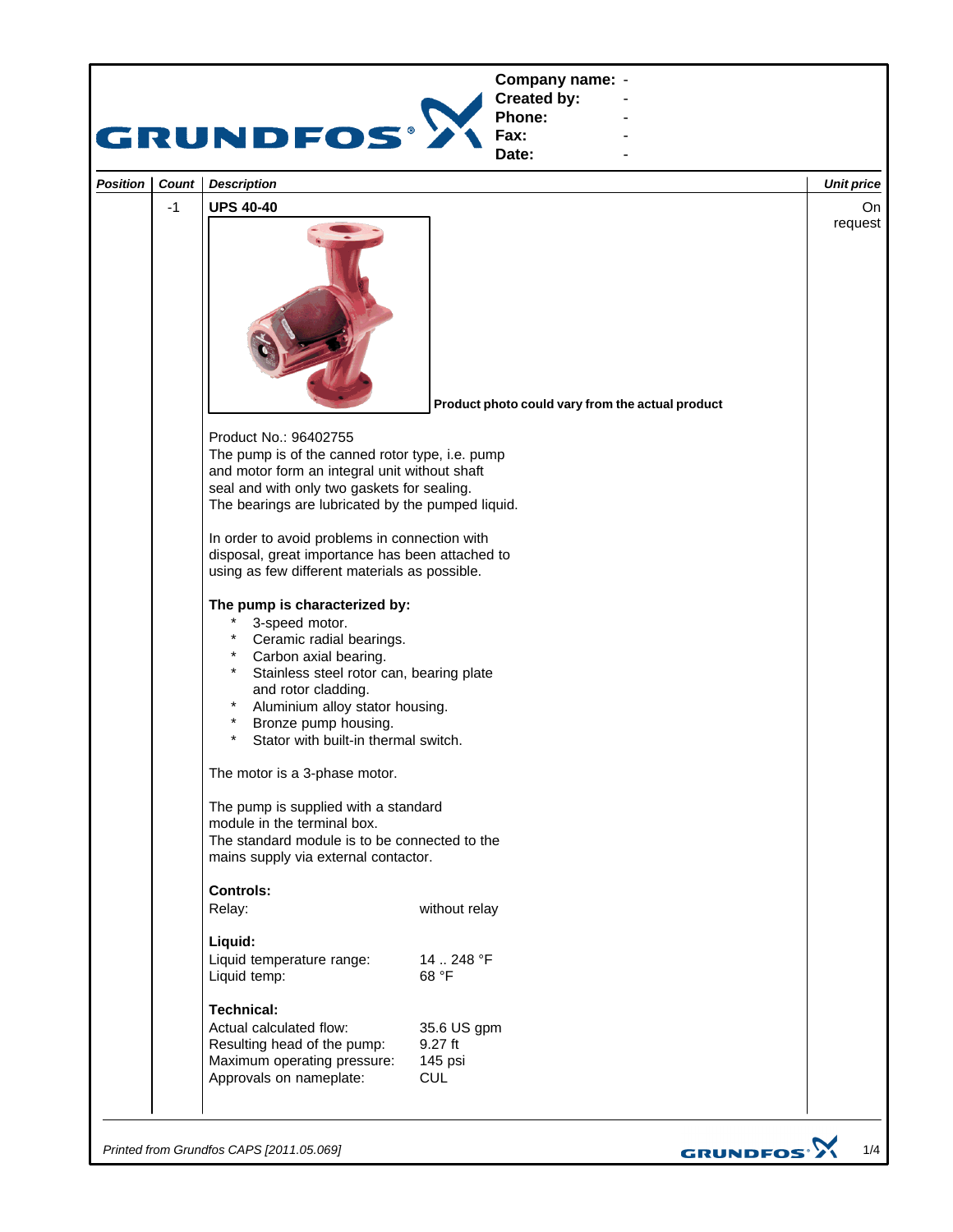## **Company name: -** Construction of the construction



**Created by: Phone:**

**Fax: Date:**

**-** Construction of the construction

**-** Andrea Maria Maria Maria Maria **-** Andrea Maria Maria Maria Maria **-** Andrea Maria Maria Maria Maria

| Position   Count | <b>Description</b>                         |                                                         | <b>Unit price</b> |
|------------------|--------------------------------------------|---------------------------------------------------------|-------------------|
|                  | <b>Materials:</b>                          |                                                         |                   |
|                  | Pump housing:                              | <b>Bronze</b><br>DIN W.-Nr. 2.1176.01                   |                   |
|                  | Impeller:                                  | Stainless steel<br>DIN W.-Nr. 1.4301<br><b>AISI 304</b> |                   |
|                  | Installation:                              |                                                         |                   |
|                  | Range of ambient temperature:              | 32  104 °F                                              |                   |
|                  | Maximum operating pressure:                | 145 psi                                                 |                   |
|                  | Flange standard:<br>Type of connection:    | USA Oval<br>F.                                          |                   |
|                  | Pipe connection:                           | 40                                                      |                   |
|                  | Pressure stage:                            | 145 psi                                                 |                   |
|                  | Port-to-port length:<br>Electrical data:   | 13 1/2" mm                                              |                   |
|                  | Power input in speed 1:                    | 100 W                                                   |                   |
|                  | Power input in speed 2:                    | 120 W                                                   |                   |
|                  | Max. power input:                          | 186 W                                                   |                   |
|                  | Main frequency:                            | 60 Hz                                                   |                   |
|                  | Rated voltage:                             | 3 x 208-230 V                                           |                   |
|                  | Current in speed 1:                        | 0.36 A                                                  |                   |
|                  | Current in speed 2:                        | 0.42A                                                   |                   |
|                  | Current in speed 3:                        | 0.83 A                                                  |                   |
|                  | Cos phi in speed 1:<br>Cos phi in speed 2: | 0,7<br>0,72                                             |                   |
|                  | Cos phi:                                   | 0,56                                                    |                   |
|                  | Enclosure class (IEC 34-5):                | X4D                                                     |                   |
|                  | Insulation class (IEC 85):                 | F.                                                      |                   |
|                  | Others:                                    |                                                         |                   |
|                  | Net weight:                                | 43.7 lb                                                 |                   |
|                  | Gross weight:                              | 49.6 lb                                                 |                   |
|                  | Shipping volume:                           | $2.08$ ft <sup>3</sup>                                  |                   |
|                  |                                            |                                                         |                   |
|                  |                                            |                                                         |                   |
|                  |                                            |                                                         |                   |
|                  |                                            |                                                         |                   |
|                  |                                            |                                                         |                   |
|                  |                                            |                                                         |                   |
|                  |                                            |                                                         |                   |
|                  |                                            |                                                         |                   |
|                  |                                            |                                                         |                   |
|                  |                                            |                                                         |                   |

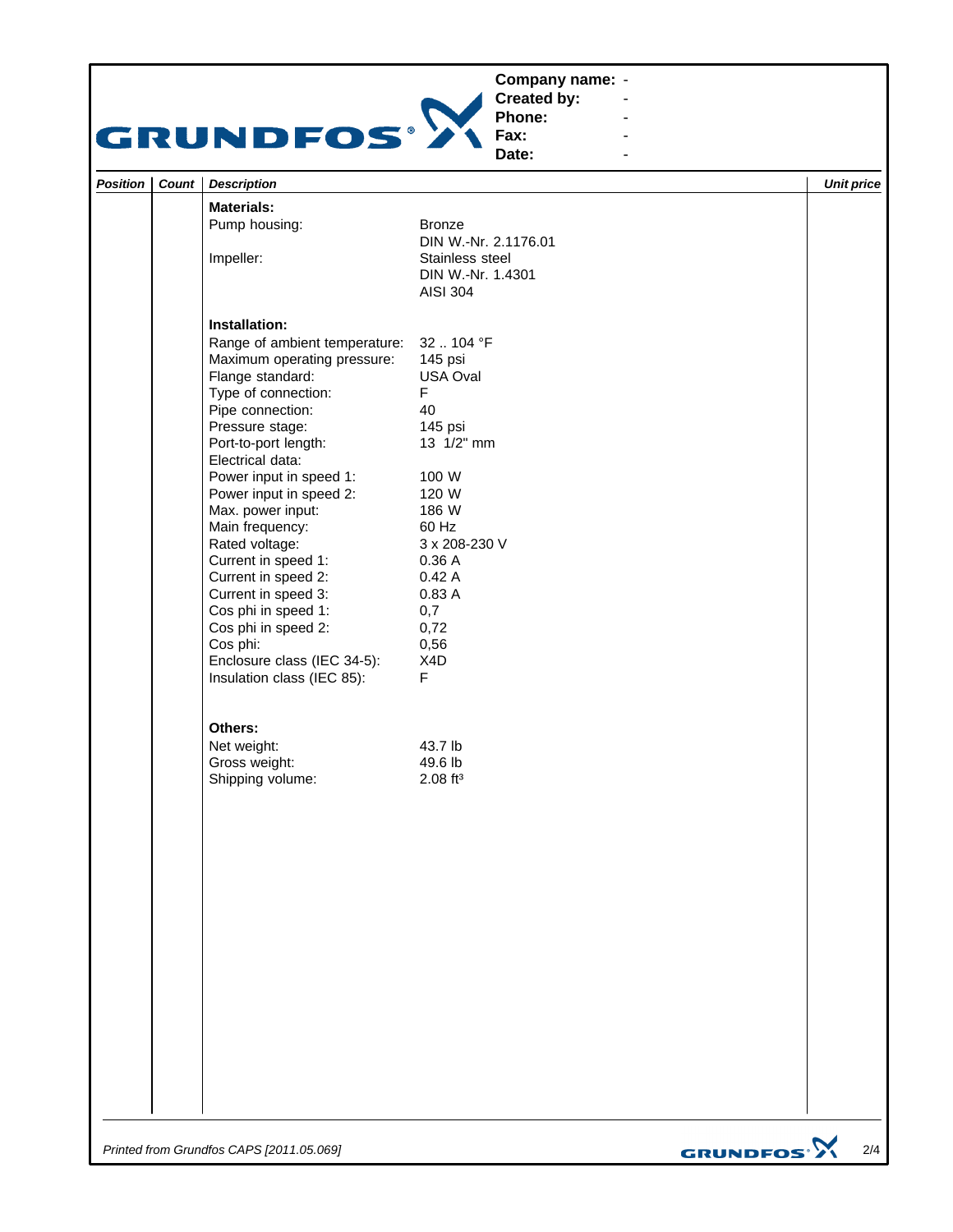

*Printed from Grundfos CAPS [2011.05.069]*

GRUNDFOS<sup>.}</sup>

3/4